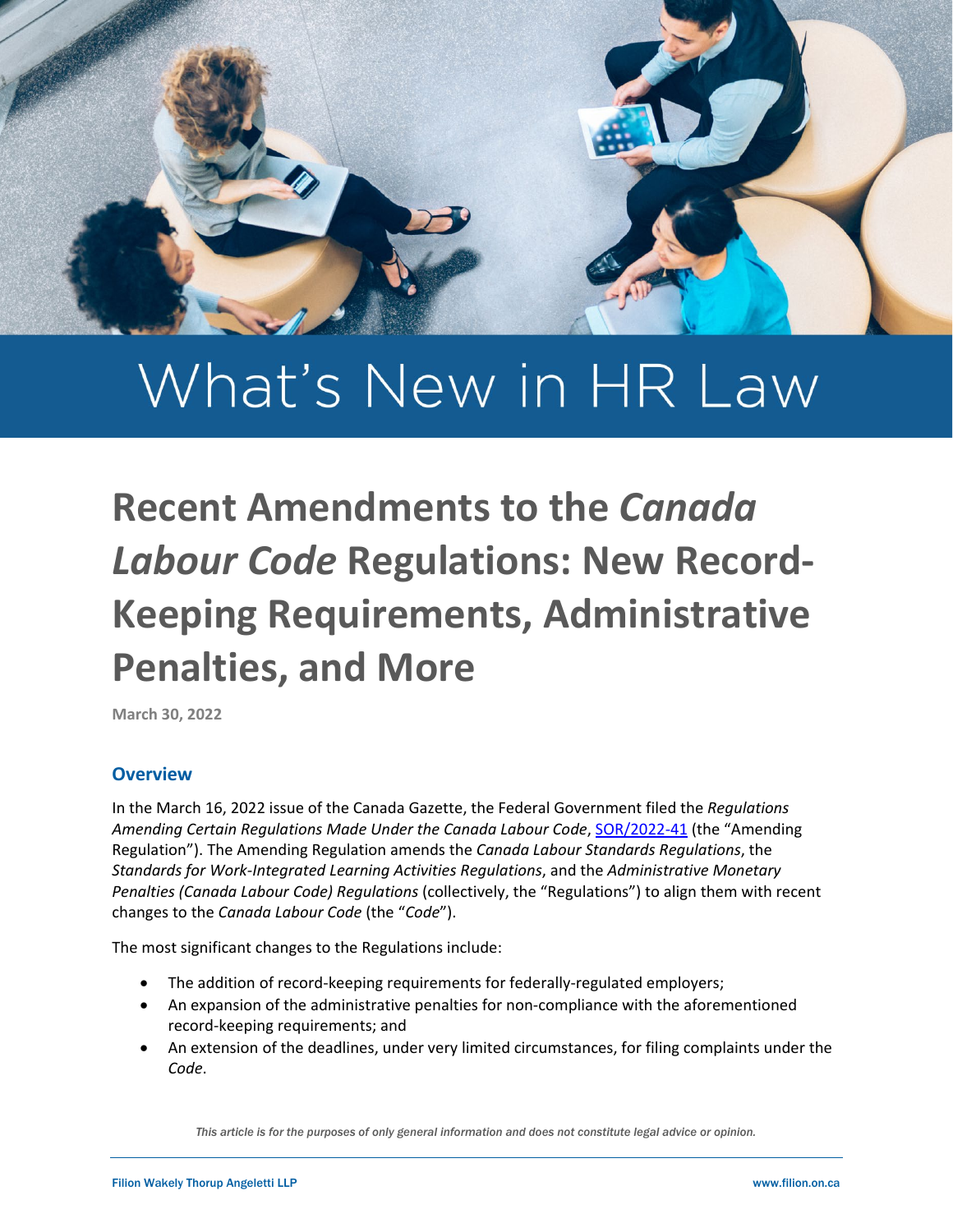# **Background Context**

In recent years, the Parliament of Canada legislated amendments to *Code*, with an aim to modernizing the employment-related rights under Part III of the *Code* and supporting flexibility in the workplace. These amendments were introduced through the *Budget Implementation Act, 2017, No. 2*, which received Royal Assent on December 14, 2017, and the *Budget Implementation Act, 2018, No. 2*, which received Royal Assent on December 13, 2018.

The resulting changes to the *Code* included:

- new hours of work provisions that require advance notice of work schedules and shift changes, as well as breaks and rest periods;
- the introduction of unpaid medical breaks;
- an expanded range of healthcare practitioners permitted to provide medical certificates with respect to an employee's medical-related matters;
- the ability for employers to compensate overtime work through time of in lieu of overtime pay; and
- extensions to the time limits for filing unjust dismissal and genetic testing complaints under the *Code*, as prescribed by regulation.

The recent changes to the Regulations are comprised of consequential and technical amendments necessary to implement the above changes to the *Code*.

# **Amendments to the Regulations**

**New Requirements for Employer Record-Keeping** 

The Regulations now require employers to keep records of:

- unforeseeable emergencies that an employee had to deal with and as a result of which the employer:
	- $\circ$  could not provide the employee with 24 hours' notice of a change to their shift;
	- o had to either postpone or cancel the employee's 30-minute break; or
	- $\circ$  had to require the employee to work additional hours which resulted in them having a rest period of fewer than eight hours;
- a copy of any certificate from a health care practitioner related to an employee's or a student intern's medical breaks (which must specify the beginning and end dates of the period during which the breaks are to be taken) and any request by the employer for such a certificate;
- every work schedule and modification of a work schedule that is provided to a student intern; and
- every refusal to work made by a student intern due to not receiving 96 hours' written notice of their work schedule.

### **Penalties for Non-Compliance with Record-Keeping Requirements**

The *Administrative Monetary Penalties (Canada Labour Code) Regulations* (the "AMP Regulations") designate, classify, and quantify the applicable administrative penalties for violations of the *Code* and all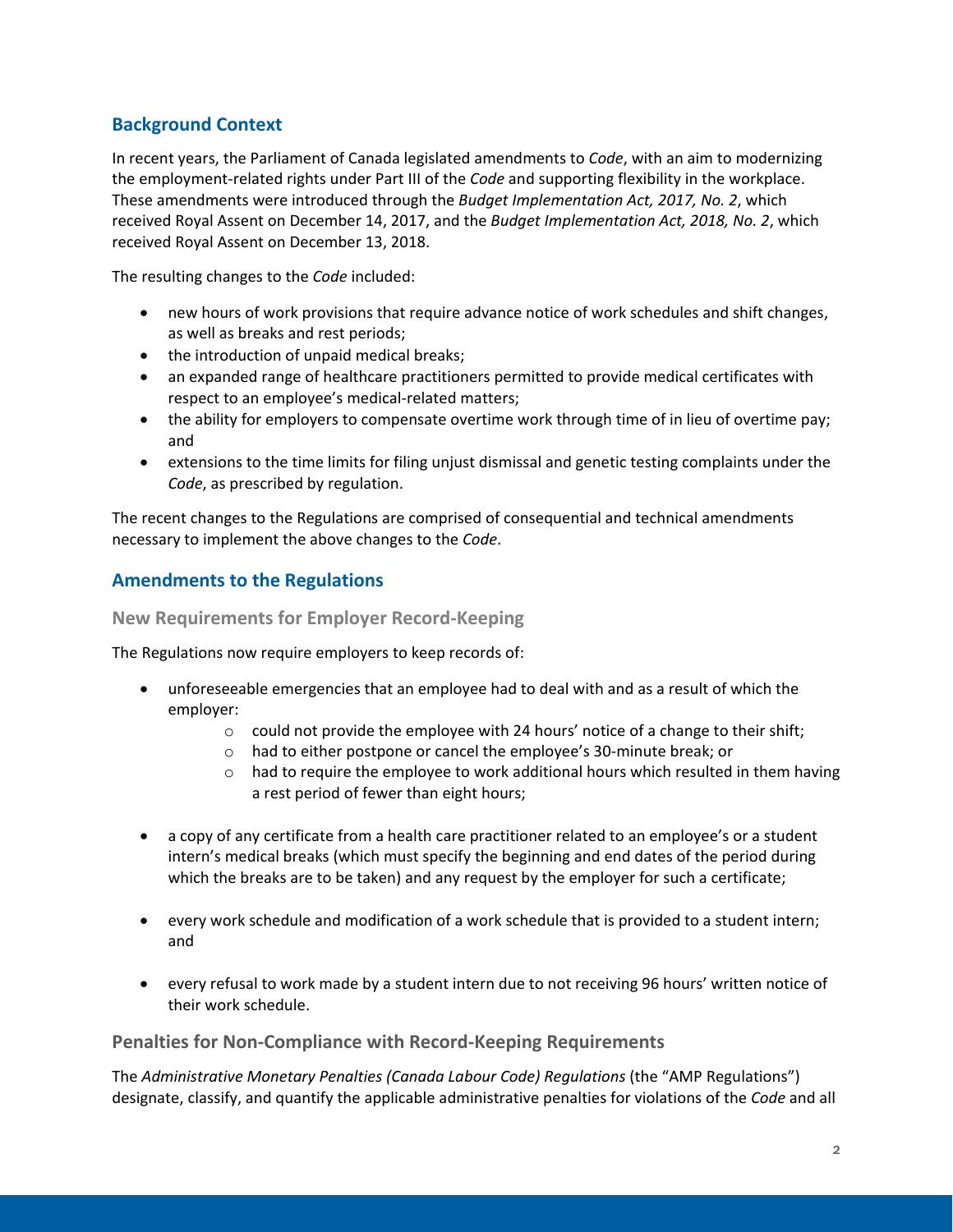labour standards regulations thereunder. Each designated violation is classified in one of the categories below according to the level of risk and/or the impact and significance of the violation:

| <b>TYPE</b> | <b>PART III</b>                                                                                                                                              |
|-------------|--------------------------------------------------------------------------------------------------------------------------------------------------------------|
| А           | Related to administrative provisions.                                                                                                                        |
| B           | Related to the calculation and payment of wages.                                                                                                             |
|             | Related to leave or other requirements, which could have an impact on<br>financial security, or health and safety, of an individual or group of individuals. |
|             | Related to the employment and protection of employees who are minors.                                                                                        |

The Amending Regulation will amend Schedule 2 of the AMP Regulations to include non-compliance with the new record-keeping requirements in the list of designated Type "A" violations. This amendment is consistent with the existing penalty regime, which classified existing *Code* record-keeping requirements as Type "A" violations.

Part 2 of Schedule 3 of the AMP Regulations sets out the applicable monetary penalties. At the time of writing, Type "A" violations attract a penalty of \$250 for micro-businesses, \$500 for small businesses, and \$2,000 for large businesses or departments (which are determined on a per violation basis in addition to any amounts for historical non-compliance.

# **Extension of Deadlines for Filing Complaints under the** *Canada Labour Code*

Finally, the Regulations outline limited circumstances where technically-deficient but timely complaints may be re-filed.

In general, federally regulated employees must file any labour standards complaints within the applicable time period prescribed by the *Code*. However, the Regulations now allow the federal Labour Program's Head of Compliance and Enforcement (or delegated official) to:

- extend the 90-day time limit for filing a complaint of unjust dismissal or genetic testing if the complaint was filed within the proper statutory time limit but under the wrong complaint category; and
- extend the six-month deadline for filing a monetary or non-monetary complaint that is substantially similar to a previous complaint, where the previous complaint was withdrawn for having incomplete or inaccurate information.

# **Check the Box**

Federally regulated employers may wish to review the above and other changes to the Regulations as soon as possible to ensure statutory compliance. In particular, internal policies and practices should be reviewed for consistency and compliance with the new record-keeping requirements, as noncompliance with these requirements can now result in significant administrative penalties.